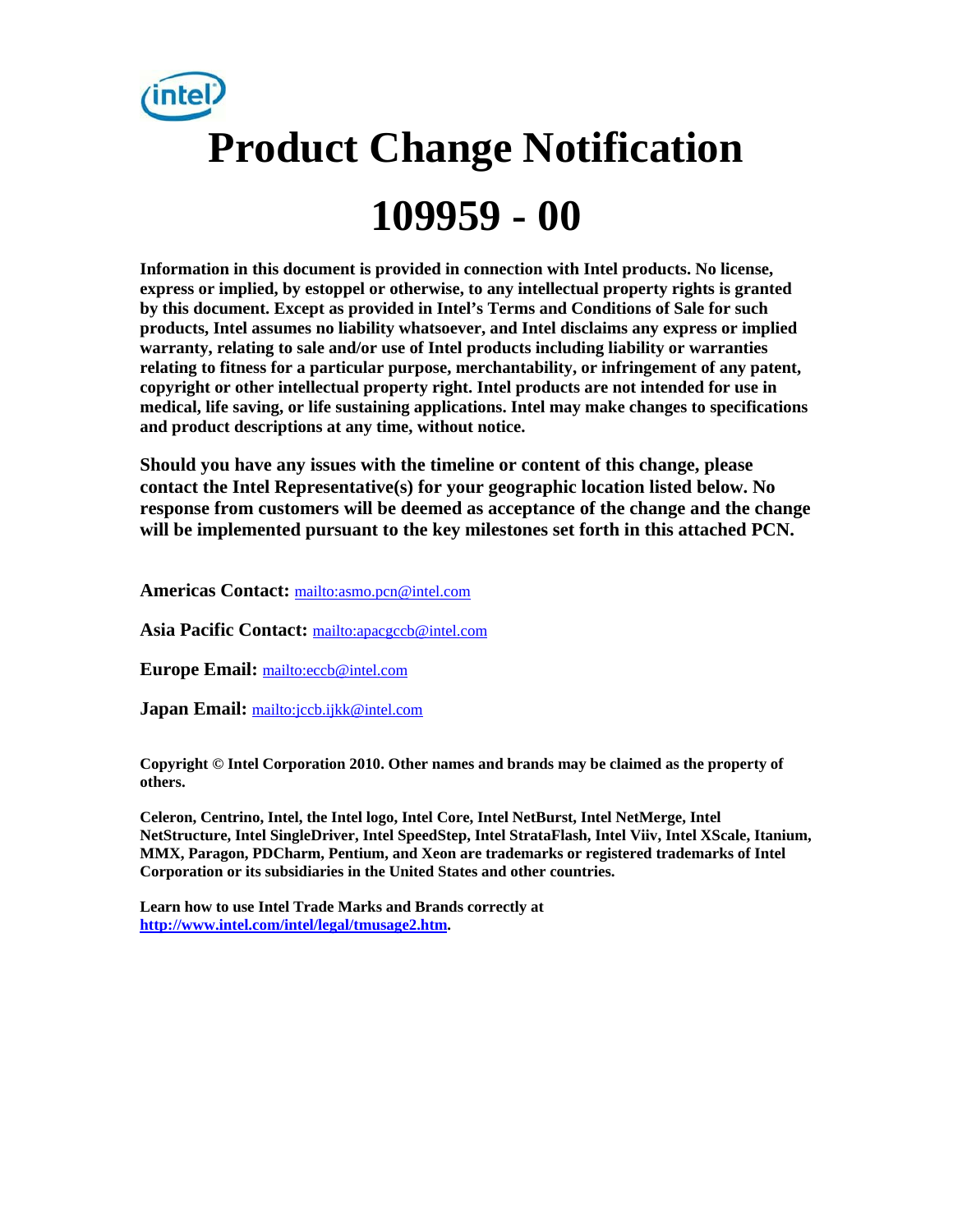

| <b>Change Notification #:</b> | $109959 - 00$                       |
|-------------------------------|-------------------------------------|
| <b>Change Title:</b>          | D510MO/V, PCN 109959-00, Product    |
|                               | Marking, Add WEEE Logo to the board |
| <b>Date of Publication:</b>   | <b>April 13, 2010</b>               |

## **Key Characteristics of the Change:**

Product Marking

#### **Forecasted Key Milestones:**

|  | Date Customer Must be Ready to Receive Post-Conversion Material: | May 24, 2010 |
|--|------------------------------------------------------------------|--------------|
|--|------------------------------------------------------------------|--------------|

The date of "First Availability of Post-Conversion Material" is the projected date that a customer may expect to receive the Post-Conversion Materials. This date is determined by the projected depletion of inventory at the time of the PCN publication. The depletion of inventory may be impacted by changes to supply and demand, therefore, although customers should be prepared to receive the Post-Converted Materials on this date, Intel will continue to ship and customers may continue to receive the pre-converted materials until the inventory has been depleted.

#### **Description of Change to the Customer:**

Intel has implemented the following changes:

1. A Waste Electrical and Electronic Equipment (WEEE) logo has been added to the board. The symbol may appear in the board silk screen, on a separate label, or included in the serial number label as shown below:



### **Customer Impact of Change and Recommended Action:**

This change has been thoroughly evaluated to ensure that there are no quality or reliability implications to our customers. Intel validation of a new board revision does not include testing with older versions of BIOS. This change is not expected to cause a change to the Microsoft Windows\* operating system's software driver stack.

### **Products Affected / Intel Ordering Codes:**

| <b>Product Code</b> | MM#    | <b>Pre Change AA</b> | Post Change AA |
|---------------------|--------|----------------------|----------------|
| BOXD510MO           | 903640 | E76523-402           | E76523-403     |
| BLKD510MO           | 903641 | E76523-402           | E76523-403     |
| LAD510MO            | 903642 | E76525-402           | E76525-403     |
| LAD510MOV           | 903643 | E67982-402           | E67982-403     |